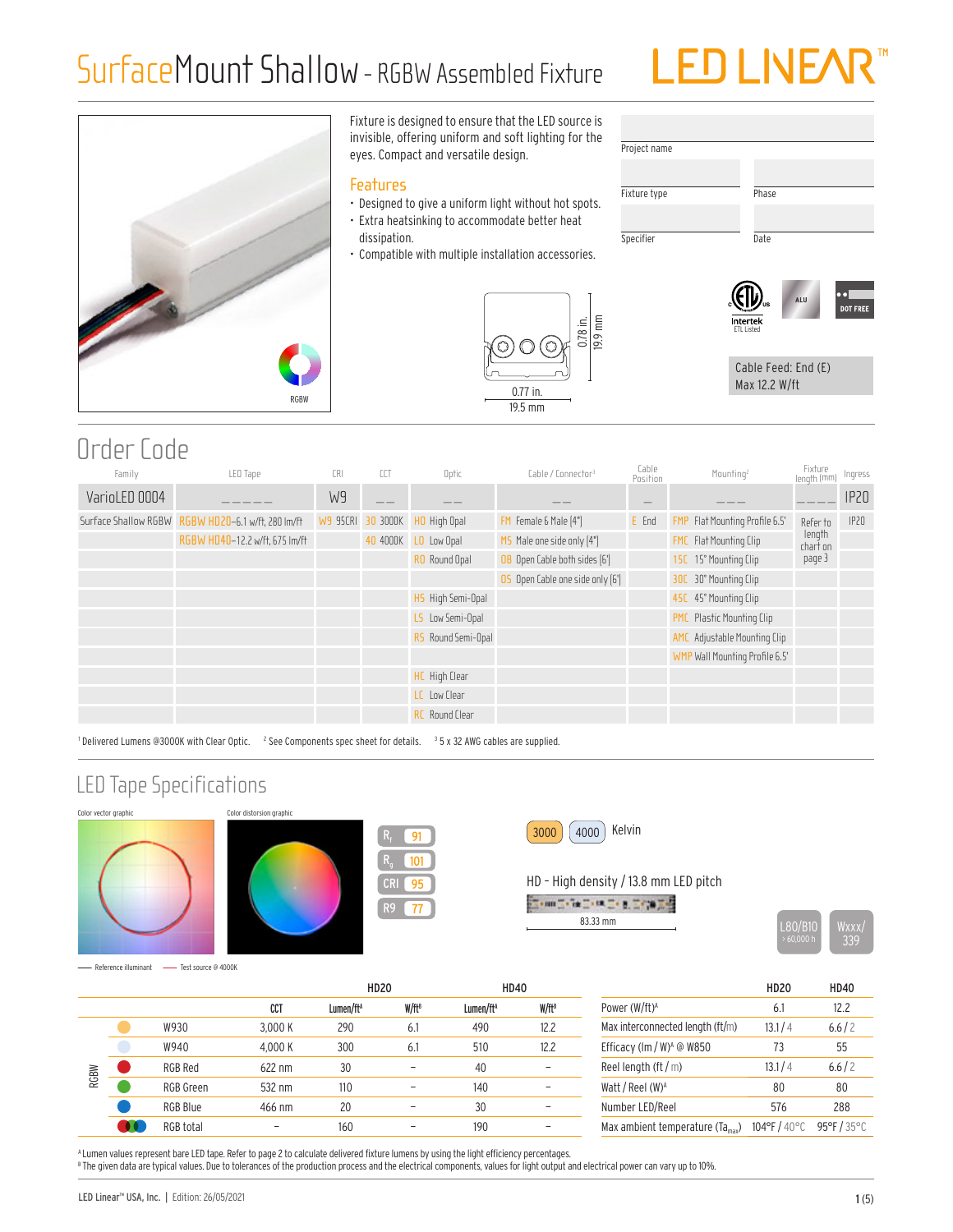# SurfaceMount Shallow- RGBW Assembled Fixture

LED LIVEAR<sup>™</sup>

## Technical Details

#### HIGH OPAL

#### 55% light transmittance



Dot free 5% warmer CCT offset This lens provides a homogenous line of light.



LOW OPAL

Dot free 5% warmer CCT offset This lens provides a homogenous line of light.

120˚ Dot free 5% warmer CCT offset

ROUND OPAL

55% light transmittance

Clear and Semi-Opal are 95% and 80% efficient respectively. They exhibit visible dotting effect. This lens provides a homogenous line of light.





19.5 mm / 0.77 in

19.8 mm / 0.78 in

25.6 mm / 1.01 in

22.7 mm / 0.89 in

28.1 mm / 1.11 in

 $^{22}$ 

32 mm 71.26

24 mm / 0.94 in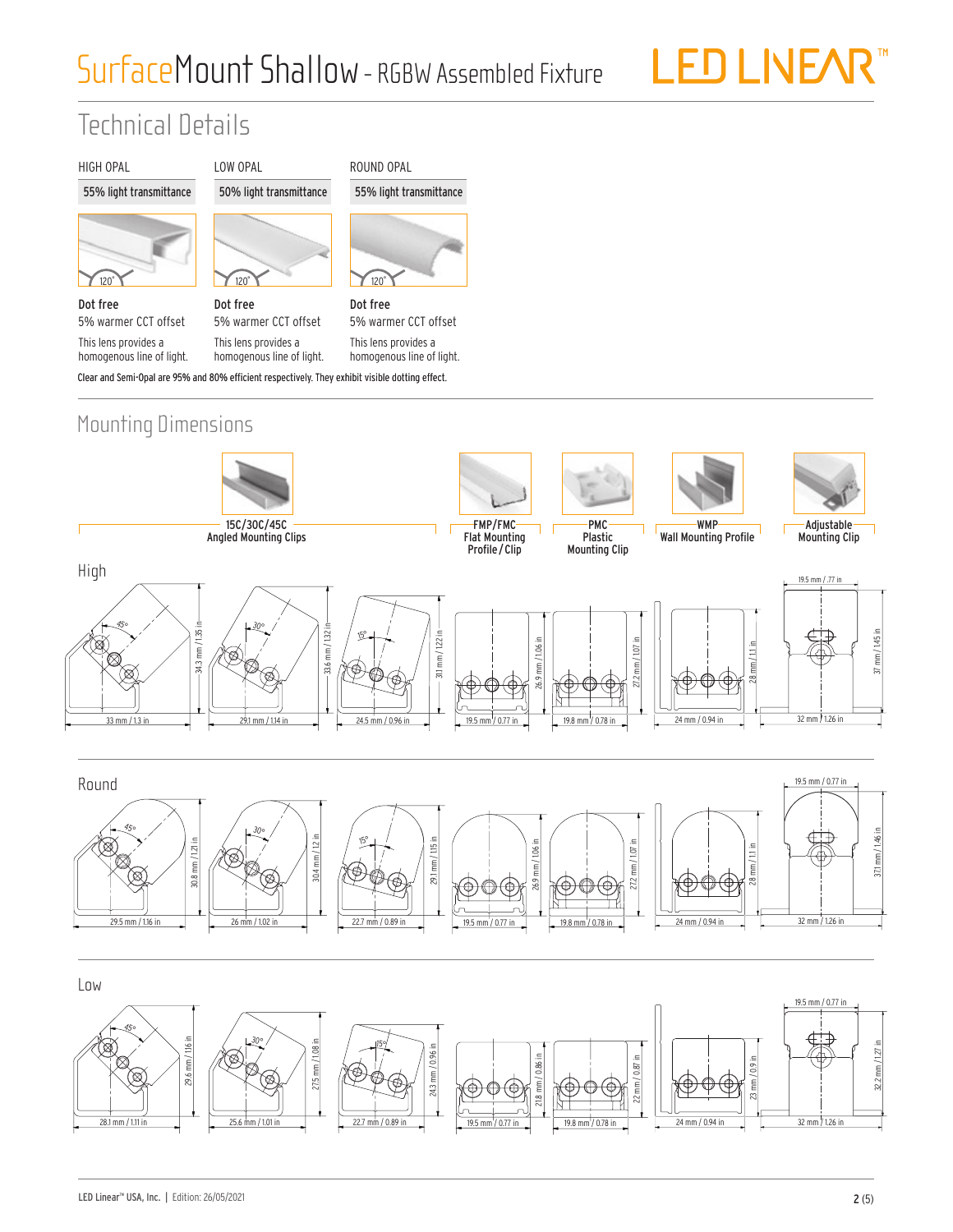

# RGBW Wiring Diagram RGBW WIRING





### Cables and Connectors

| Item                                        | <b>Description</b>                                                                                                                                                     | Model       | <b>Dimensions</b>                      | Order Code           |
|---------------------------------------------|------------------------------------------------------------------------------------------------------------------------------------------------------------------------|-------------|----------------------------------------|----------------------|
| Mini Female Connector IP67<br>for RGBW      | Use to run cable from the driver to the first fixture of the run or to the next<br>fixture. Female mini connector on one side and open end cable on the other<br>side. | <b>RGBW</b> | 5 x 24 Awg, 8 in<br>5 x 24 Awg, 6.5 ft | 15000329<br>15000330 |
| Mini Extension IP67<br>for RGBW             | Use to extend the distance between connection points. Female connector<br>on one side and male connector on the other side.                                            | <b>RGBW</b> | 5 x 24 Awg, 4 in<br>5 x 24 Awg 6.5 ft  | 15000327<br>15000328 |
| Mini Female Protection Cap<br>IP67 for RGBW | Use to seal unused connectors and maintain IP67 ingress protection.                                                                                                    | <b>RGBW</b> |                                        | 15000332             |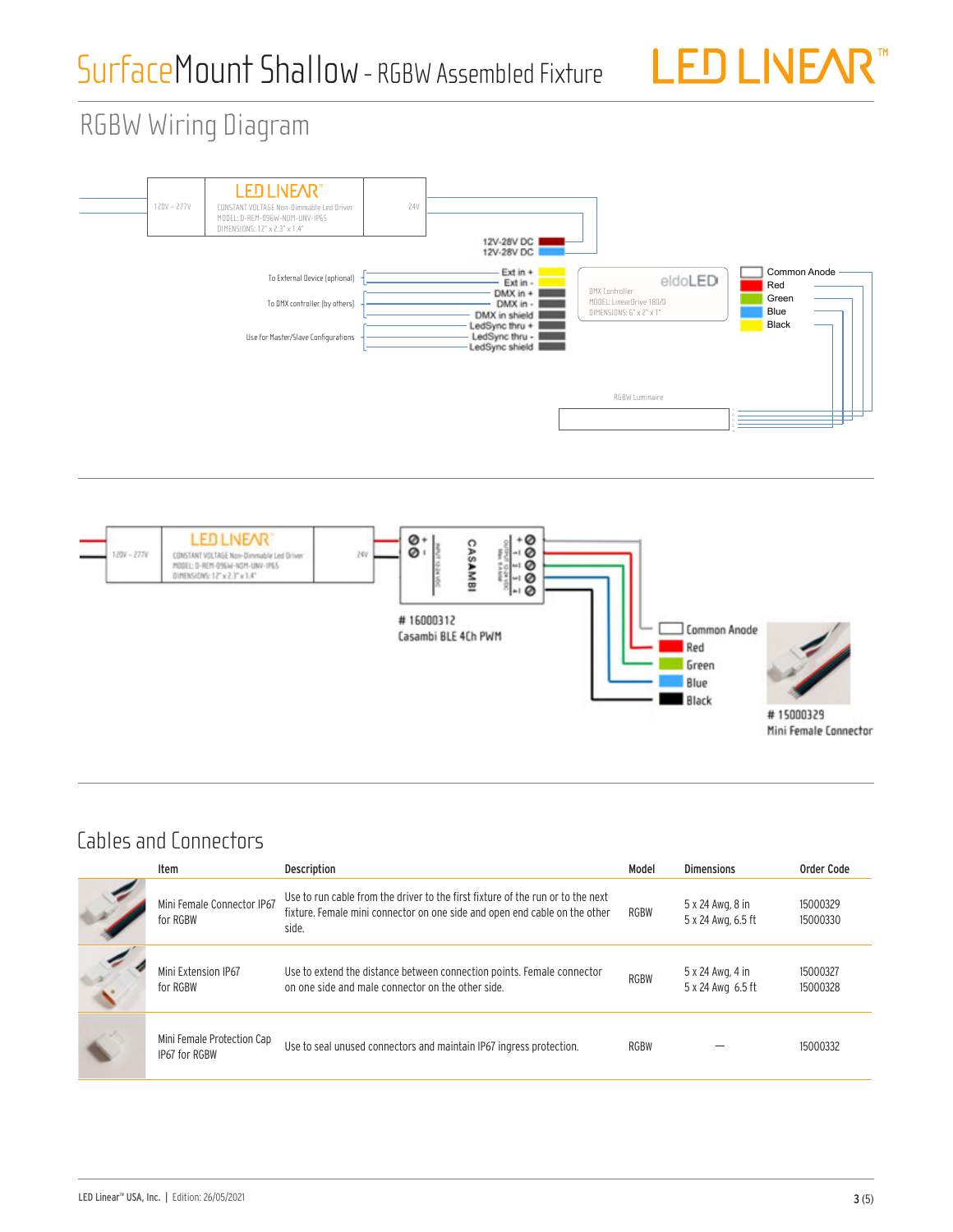# SurfaceMount Shallow- RGBW Assembled Fixture



#### LENGTH CHART

| Fixture length |      |               | $-HD20$<br>6.1 Watts/Ft |               | $-HD40$<br>12.2 Watts/Ft |  |  |
|----------------|------|---------------|-------------------------|---------------|--------------------------|--|--|
| inches         | mm   | Watts/fixture | Lumens/fixture @3000K   | Watts/fixture | Lumens/fixture @3000K    |  |  |
| 4.1            | 103  | 2.1           | 95                      | 4.1           | 159                      |  |  |
| 7.3            | 187  | 3.7           | 171                     | 7.5           | 288                      |  |  |
| 10.6           | 270  | 5.4           | 248                     | 10.8          | 416                      |  |  |
| 13.9           | 353  | 7.1           | 324                     | 14.1          | 545                      |  |  |
| 17.2           | 437  | 8.7           | 401                     | 17.5          | 673                      |  |  |
| 20.5           | 520  | 10.4          | 478                     | 20.8          | 802                      |  |  |
| 23.8           | 603  | 12.1          | 554                     | 24.1          | 930                      |  |  |
| 27.0           | 687  | 13.7          | 631                     | 27.5          | 1059                     |  |  |
| 30.3           | 770  | 15.4          | 707                     | 30.8          | 1187                     |  |  |
| 33.6           | 853  | 17.1          | 784                     | 34.1          | 1315                     |  |  |
| 36.9           | 937  | 18.7          | 860                     | 37.5          | 1444                     |  |  |
| 40.2           | 1020 | 20.4          | 937                     | 40.8          | 1572                     |  |  |
| 43.4           | 1103 | 22.1          | 1013                    | 44.1          | 1701                     |  |  |
| 46.7           | 1187 | 23.7          | 1090                    | 47.5          | 1829                     |  |  |
| 50.0           | 1270 | 25.4          | 1166                    | 50.8          | 1958                     |  |  |
| 53.3           | 1353 | 27.1          | 1243                    | 54.2          | 2086                     |  |  |
| 56.6           | 1437 | 28.7          | 1319                    | 57.5          | 2215                     |  |  |
| 59.8           | 1520 | 30.4          | 1396                    | 60.8          | 2343                     |  |  |
| 63.1           | 1603 | 32.1          | 1472                    | 64.2          | 2472                     |  |  |
| 66.4           | 1687 | 33.7          | 1549                    | 67.5          | 2600                     |  |  |
| 69.7           | 1770 | 35.4          | 1626                    | 70.8          | 2729                     |  |  |
| 73.0           | 1853 | 37.1          | 1702                    | 74.2          | 2857                     |  |  |
| 76.2           | 1937 | 38.7          | 1779                    | 77.5          | 2985                     |  |  |